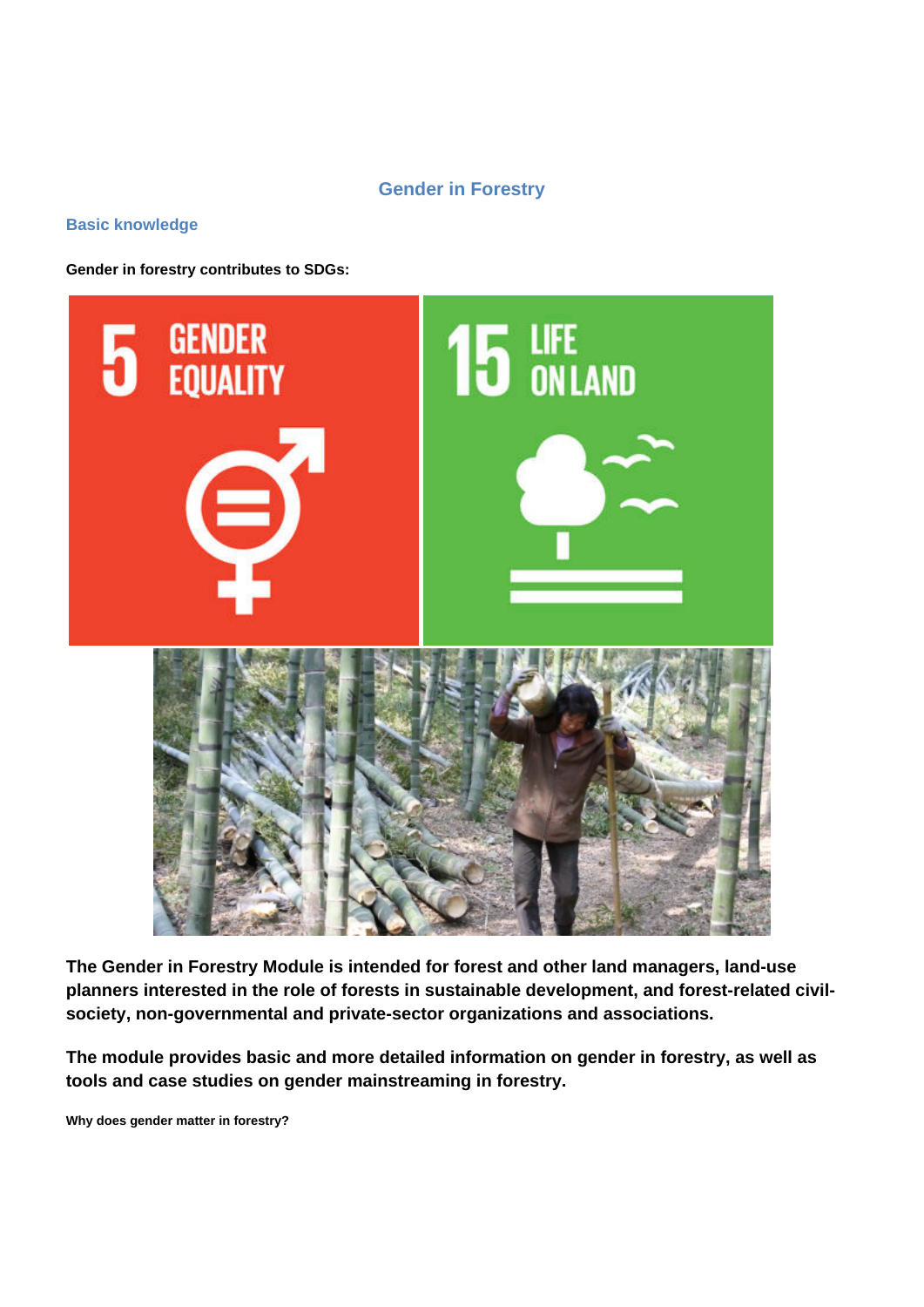Forests provide monetary and non-monetary benefits to both men and women in forest communities around the world. Men and women often have different roles in managing forests, different knowledge about them, different access to forests and different ways of using forest resources. Forestry tends to be perceived as male dominated although women are heavily involved in forest work such as gathering fuelwood, medicinal plants and other non-timber forests products, collecting food for family consumption as well as for income, and in processing secondary wood products. In fact, women in forest communities can generate more than 50 percent of their income from forests compared to about a third for men.

### **What challenges do women face in forestry?**

Women are disadvantaged by insecure access and property rights to forest, tree and land resources, by discrimination and male bias in service provisions like credit and technology, and by being excluded from policy formulation and decision making at the household, community and national levels. Women realize only a fraction of the benefits and tend to be involved in decision making only when forest and tree resources are already degraded. Moreover, women's lack of formal education, employment and personal networks inhibits their ability to influence resource allocation or research.

### **What are the benefits of mainstreaming gender in forestry?**

Research shows that mainstreaming gender equality at all levels of the forestry sector has positive effects on many forest management issues including resource sustainability, forest regeneration and conflict management. Properly integrating gender equality issues in forestry development contributes to meeting environmental targets, avoiding adverse impacts on women and contributing to the transformation of unequal gender relations within the forestry sector. Reducing the gender gap in forestry can also help to achieve broader social and economic goals, including the Sustainable Development Goals. Equality between men and women can significantly improve sustainable forest management, the overall welfare and social protection of families, communities and national economies, and it can help to create food secure environments.

As an example, FAO's community forestry team implemented a woman-focused branch-wood project in The Gambia that produced significant monetary benefits. The project was in an arid region where there were frequent fires. The women collected branches in the most susceptible areas before they could be lost to fire and sold the branch wood in local markets. Because of the women's contribution to forest fire management and their new income, women were empowered and the gender balance improved.

#### **How can you mainstream gender in forestry?**

A recent FAO publication, titled [How to mainstream gender in forestry: a practical field guide](http://www.fao.org/3/a-i6610e.pdf), can assist FAO forestry officers to develop concrete actions that bring gender issues into the mainstream in forestry projects and programmes.

The actions might involve seeking ways to increase women's participation in such areas as community forest management groups, smalland medium-scale enterprises, non-governmental organizations and village administration. Measures might also be considered to increase women's participation in marketing non-wood forest products (NWFP), including food and medicines, to help empower women in the forestry sector.

The guide is compact enough to carry into the field and comes with a helpful table to record data and information gathered from the field. The guide can also help officers in determining when more capacity is needed to better address gender issues in their work.

The field guide provides practical advice such as how to:

- conduct a gender analysis to gauge the particular challenges women face when participating in policy-making, income-generating and community-level activities;
- plan meetings and activities at a time and place that fits with the schedules of women stakeholders, allowing children when possible;
- maintain a dialogue between women's advocacy groups and the government;
- advocate for a stronger role for women in policy and decision-making; and
- ensure women have leadership and decision-making roles rather than simply counting the number of females at meetings.

Read the guidelines [here](http://www.fao.org/3/a-i6610e.pdf).

### **How can the challenges of gender and forestry be removed along the value chain?**

There is huge potential for engaging women along the forestry value chain. To do so, governments, NGOs and the private sector must intervene by empowering women entrepreneurs, increasing their participation in policy making, encouraging women to join or form and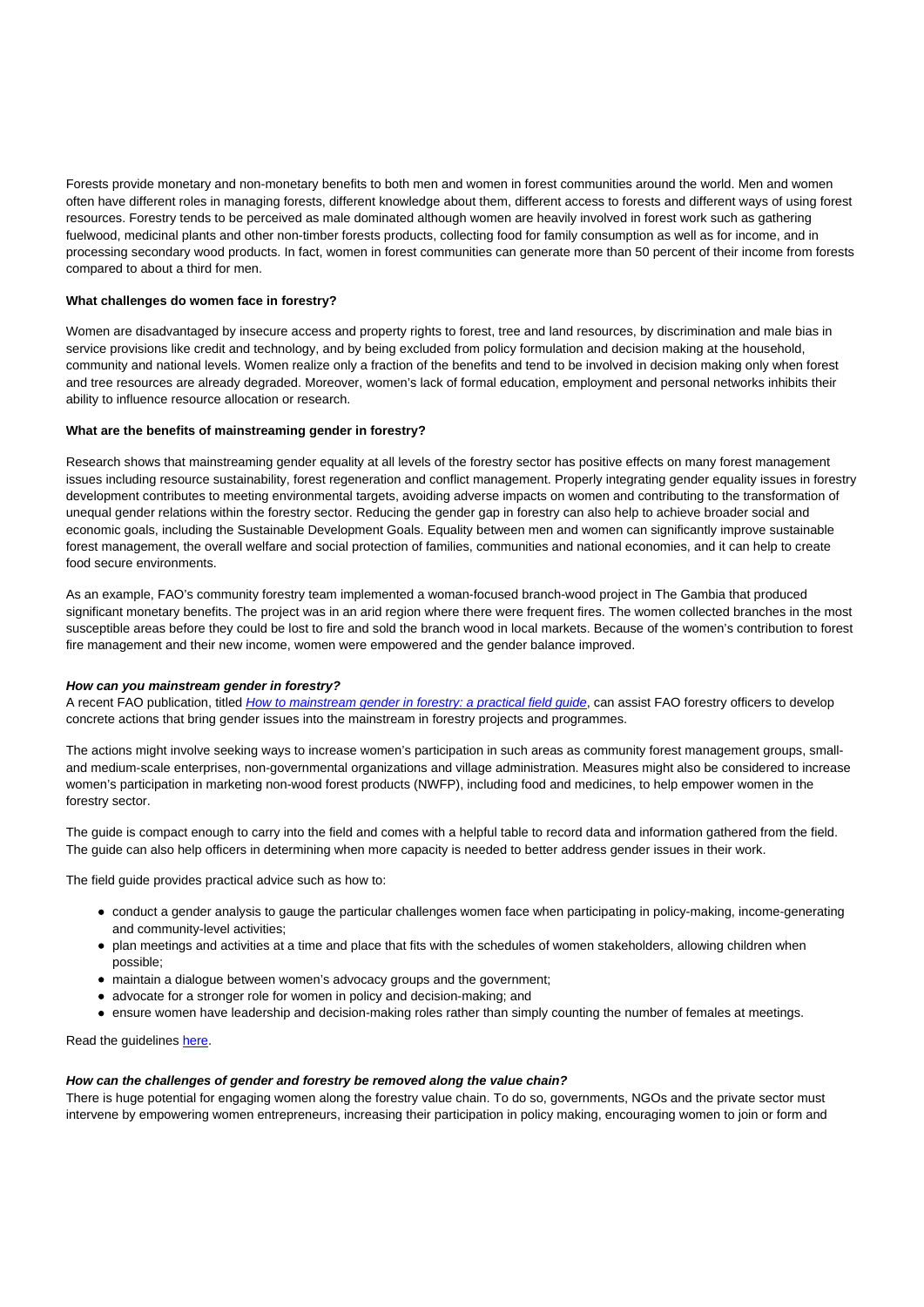strengthen forestry groups and associations, and acting to link them to markets and industry stakeholders. By engaging in collective action, women would be able to gain a more powerful position in the value chain. This is advantageous in several ways: stronger bargaining power; ensuring a sustainable supply of products; reducing transaction costs; attracting more and larger buyers; accessing outside resources, such as extension and development assistance; accessing the lucrative fair-trade and certified markets; and contributing to the policy formulation process.

### **What are the key aspects for achieving gender equality in forestry?**

To address the current gender gap, the forestry sector must continue to help mainstream gender in forestry policies and must work with programme and project leaders at the country level to address this challenge. Further actions to be taken include collecting greater gender disaggregated data to ascertain the roles of women and men in forestry, disseminating more knowledge and communication products, and increasing the capacity of women and their participation in associations and producer organizations.

### **Related modules**

- **[Development of forest-based enterprises](http://www.fao.org/sustainable-forest-management/toolbox/modules-alternative/development-of-forest-based-enterprises/basic-knowledge/es/)**
- [Forest tenure](http://www.fao.org/sustainable-forest-management/toolbox/modules-alternative/forest-tenure/basic-knowledge/es/)
- [Participatory approaches and tools for SFM](http://www.fao.org/sustainable-forest-management/toolbox/modules-alternative/participatory-approaches-and-tools-in-forestry/basic-knowledge/es/)
- [Watershed management](http://www.fao.org/sustainable-forest-management/toolbox/modules-alternative/watershed-management/basic-knowledge/es/)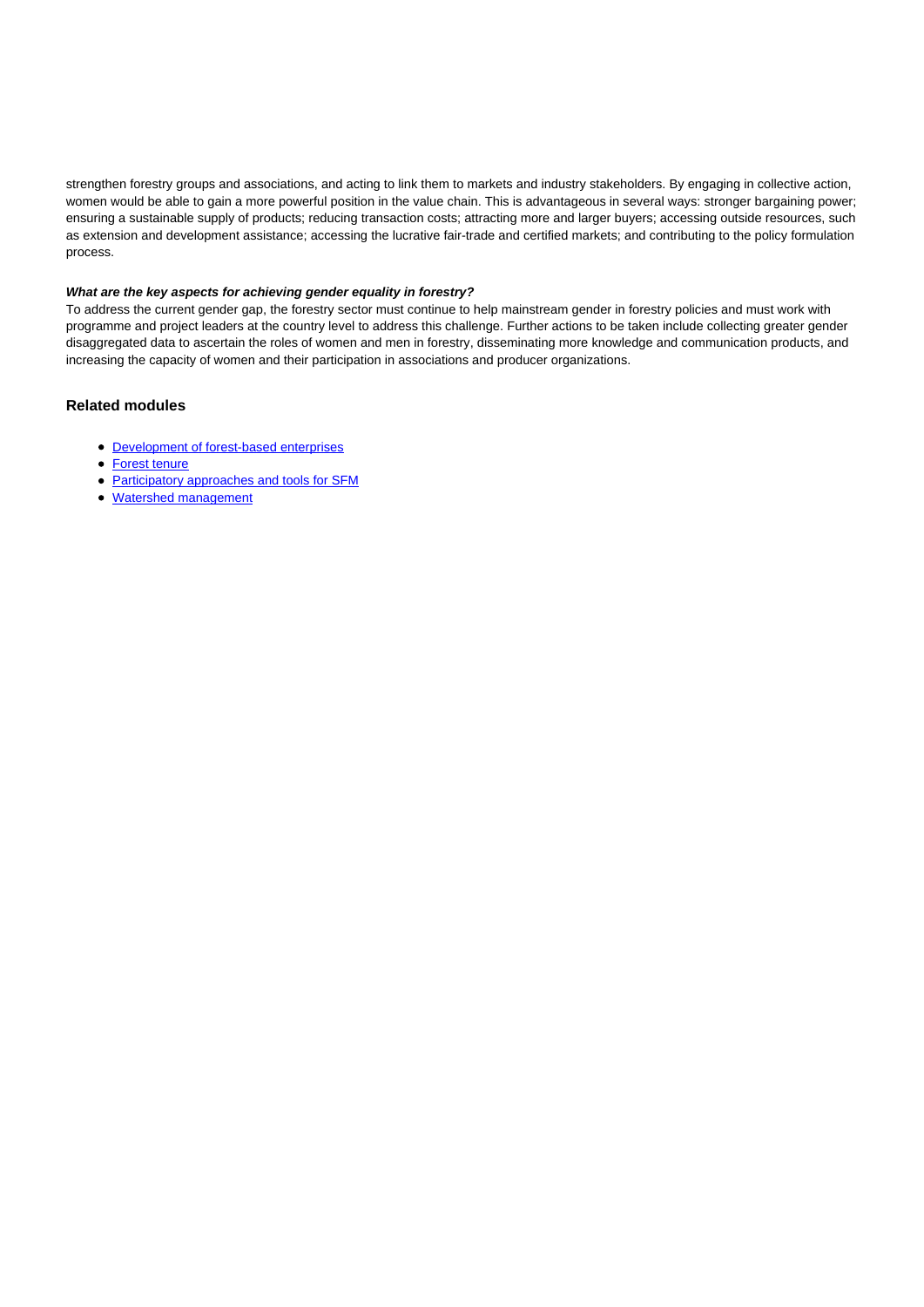## **In more depth**

### **Gender roles in forestry**

Forestry and agroforestry systems are not gender-neutral. Women often have highly specialized knowledge of trees and forests in terms of species diversity, management, conservation and use. Compared with men, women's knowledge tends to be linked more directly to household food consumption, including collecting fuelwood for cooking and heating, and health, which is particularly important during food crises. Men tend to play a greater role than women in extracting timber for commercial purposes, although these roles are changing. In many developing countries, women typically gather fuelwood for domestic use, poles for fencing, food and medicine for the family, and fodder for livestock.

While women generally focus on meeting the nutritional and subsistence needs of their households, they are also frequently (and simultaneously) involved in forest-based income-earning activities, especially the collection, processing and sale of non-wood forest products (NWFPs). For example, African shea has long been collected, processed and traded by women. Shea nuts and shea butter have been the main source of income for women in key producing countries such as Burkina Faso, Benin, and Ghana. Processing forest products for later sale in local markets or for domestic use can be done near the home and is therefore well-suited to women who must combine income-earning activities with household chores. The generated income can often make a significant contribution to household well-being.

Women contribute to the forest sector in many ways, both formal and informal, including through agroforestry, watershed management, tree improvement and forest protection. Women make up a significant proportion of the labour force in forest industries worldwide, especially in tree nursery work but also in activities ranging from logging to wood processing. Although women contribute substantially to the forest sector, their roles are not fully recognized or documented, and their wages and working conditions are usually inferior to those of men. Moreover, women rarely have equal involvement to men in the formulation, planning and implementation of forest policies.

The economic, social, cultural, political and legal settings can affect the rights of women and men to control forest resources and own land. Even where women have ownership rights to forests, they may not have equal access to opportunities for forest-generated income. Commonly, women may have access to NWFPs and fuel wood but not to other wood resources, which is often the domain of men and also the most commercially valuable product in most forests. This gender differentiation has major implications for forest management and also gender-based power structures in communities.

### **Achieving gender equality in forestry**

Achieving gender equality in the forest sector is a considerable challenge. Actions to incorporate gender concerns include: the collection of gender-disaggregated data to monitor gender roles and activities in the sector; the advocacy of governance systems that provide secure forest tenure for women and men; research and knowledge-building to explore and increase understanding of gender-specific roles, an increased understanding of cultural and social gender biases; the application of gender analysis in projects and programmes; attention to gender in capacity-building initiatives; and the dissemination of information on gender in forestry. Concrete examples on mainstreaming gender in forestry include:

- 1. Collecting gender disaggregated data;
- 2. Gender mainstreaming in policies and law; and
- 3. Promoting gender equality in forest enterprises and institutions.

#### **Collecting gender-disaggregated data**

The need for gender-disaggregated data to better understand gender disparities within the sector has never been greater. Collecting such data in forest education, employment and careers in the formal sector, as well as about the different roles of rural women and men in forestbased livelihoods makes it possible to develop gender-responsive forest-sector programmes and policies. A priority for research should be to generate gender-disaggregated data on the distribution of forest-related benefits and employment, as well as on the ownership of, access to and control over productive forest resources such as land, water, equipment, inputs, information and credit.

To ensure that data accurately represent gender interactions and inequalities in the forest sector, researchers should apply a gender sensitive approach to data collection. Detailed time-use surveys would increase understanding of the contributions of women and men to household production and welfare, as well as of their time constraints. The quantity and quality of gender-disaggregated data for policymaking can be increased through the integration of gender issues in agricultural censuses and surveys and the re-tabulation of existing census data. Gender differences and their implications may be more visible when gender-disaggregated data are collected. analysed and presented at the national level and by age class.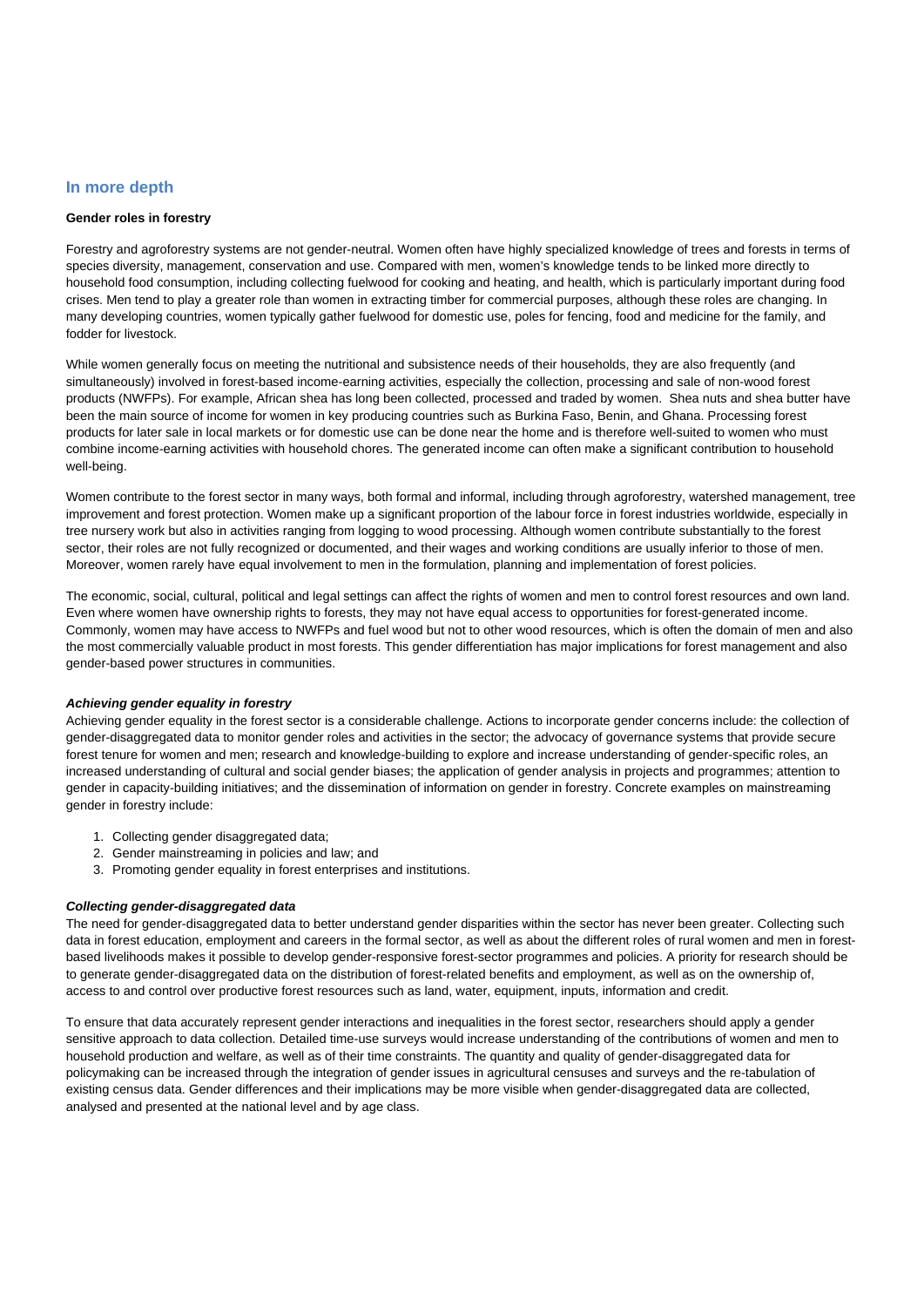Some gender-disaggregated data are already available for the forest sector. For example, women account for about one-quarter of all employment in the formal forest sector. Information on informal activities, while more limited and imprecise, indicated that women and children account for up to 85 percent of all time spent on the collection of woodfuel for domestic use ([State of the world's forests 2014](http://www.fao.org/forestry/sofo/en/) by FAO, Rome, 2014).

#### **Gender mainstreaming in policies and laws**

It is increasingly clear that forest planning and policies, from the grassroots level up to decision-making bodies, will only be fully inclusive when women and men realize the needs, priorities and constraints of all people and this realization is taken into consideration as part of participatory processes.

In representing and defending the interests and rights of the people, governments should ensure that laws are not gender-blind and that they adequately consider the needs and interests of women and men of all ages. Gender equity policies and programmes merely show good intentions unless they are backed up by appropriate legislation and institutional support; gender mainstreaming in legislation is critical for establishing a framework in which gender equality can thrive. Laws should be supported by mechanisms and structures that ensure their observance and implementation, and efforts to change attitudes on the roles of women and men in forest management may be just as important for gender mainstreaming as supportive laws.

Women need to be involved in forest-related decision-making at all levels if their efforts to ensure the forest-based livelihoods of their families are to be sustainable. In particular, greater gender equity in land tenure and rights to forest resources is a cornerstone of the sustainable development of livelihoods based on forest resources. Policymakers should help realize the potential of gender equality by ensuring universal access to education and training and building gender-balanced entrepreneurial capacity in the sustainable management of forest resources.

#### **Promoting gender equality in forest enterprises and institutions**

Forest-dependent people and communities are among the poorest in the world. Nevertheless, projects that help forest communities to develop forest-based enterprises and to organize themselves to market their products have been successful in reducing poverty, improving gender equality and protecting forests and other natural resources.

Women are primary actors in forest communities and undertake many forest-related activities, but they often face barriers that constrain the extent to which they participate in decision-making, benefit-sharing and employment opportunities at various points of forestry value chains where value addition takes place. On the other hand, men and youth are increasingly migrating to cities in search of jobs, and many forest communities face labour shortages. Women, therefore, are likely to play an increasingly important role in forest-based entrepreneurship, and governments need to create an enabling environment for them to do so. This would involve, for example, ensuring an equal opportunity to participate in forest-based enterprises and local forest-related institutions, as well as providing women with the knowledge and skills to engage and benefit from employment opportunities at higher points of the forestry value chains. There is evidence that women's participation in the decision-making of forest institutions, such as forest-user groups, reduces the level of gender-based conflict because such participation leads to new rules of access that take women's needs into account and, therefore, their activities are less likely to be criminalized or viewed as infringements ([Forests, food security and gender](http://www.fao.org/docrep/019/i3482e/i3482e.pdf) by Stloukal et al., Unasylva 241).

Scaling up efforts to promote forest-based enterprises, especially by facilitating greater gender equity, could contribute to national efforts to stimulate employment and strengthen livelihoods. At the regional and global scales, such efforts could play an important role in combating deforestation and forest degradation and in slowing the pace of climate change.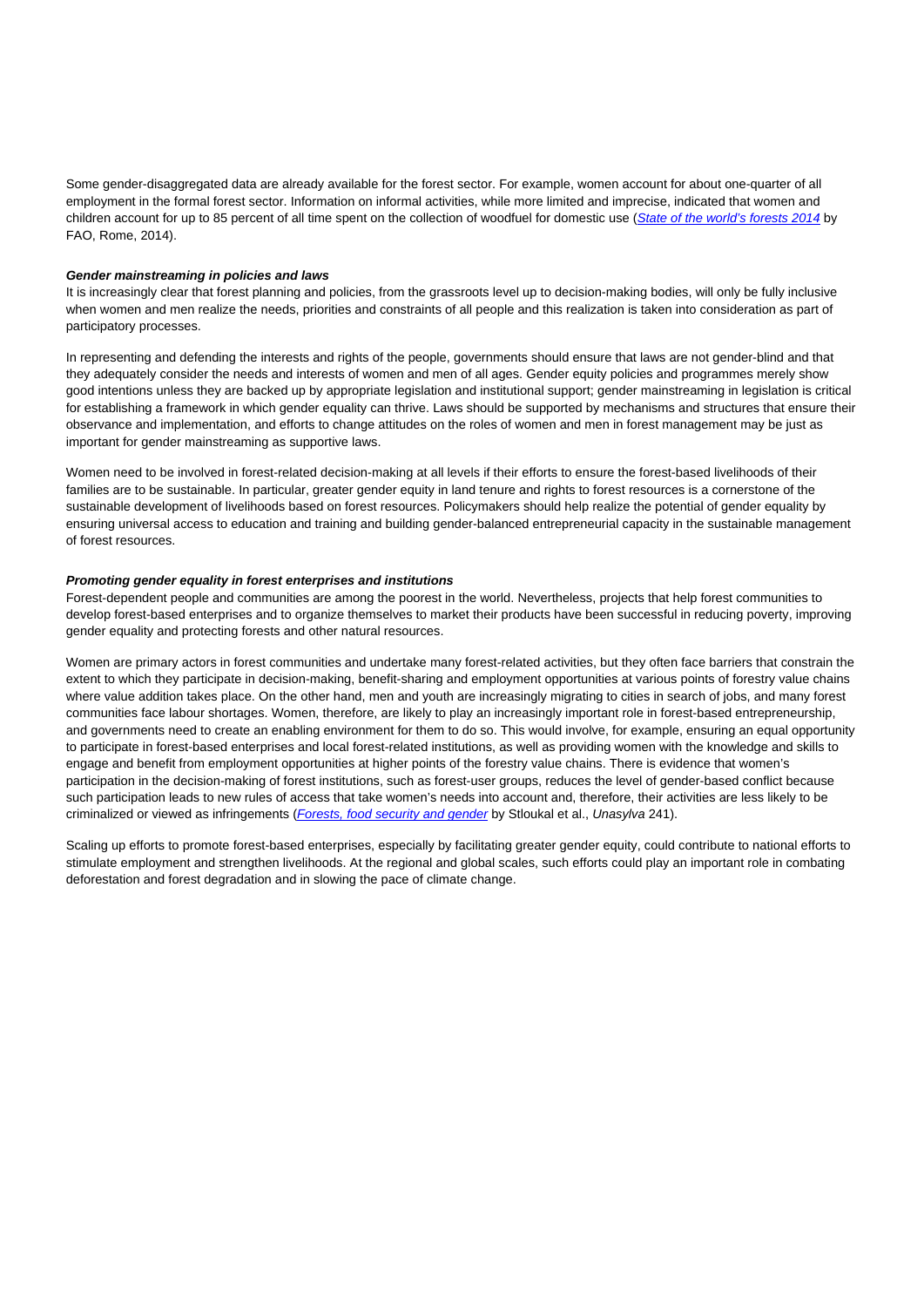# **Further learning**

**Agarwal, B.** 2010. [Gender and green governance - The political economy of women's presence within and beyond community forestry.](http://ukcatalogue.oup.com/product/9780199569687.do#) Oxford University Press. 516 p.

**CPF.** 2012. [SFM and gender.](http://www.cpfweb.org/32828-0f4caaaf53f72f2208d8a6b07d4bc9155.pdf)

FAO. 2006. [Time for action: changing the gender situation in forestry](http://www.fao.org/tempref/docrep/fao/009/a0549e/a0549e00.pdf). Report of the team of specialists on gender and forestry. Rome.

FAO. 2011. [The state of food and agriculture.](http://www.fao.org/docrep/013/i2050e/i2050e.pdf) Rome.

FAO. 2013. Forests, food security and gender: linkages, disparities and priorities for action. Background paper for the *[International](http://www.fao.org/forestry/37071-07fcc88f7f1162db37cfea44e99b9f1c4.pdf)* [conference on forests for food security and nutrition](http://www.fao.org/forestry/37071-07fcc88f7f1162db37cfea44e99b9f1c4.pdf), FAO, Rome, 13–15 May, 2013.

**FAO.** 2014. State of the world's forests 2014. Rome.

**Mwangi, E., Meinzen-Dick, R. & Yan Sun.** 2011. [Gender and sustainable forest management in East Africa and Latin America](http://www.ecologyandsociety.org/vol16/iss1/art17/). Ecology and Society, 16(1): 17.

**FPP.** 2015. Indigenous women's right and the inter-American system – A toolkit on mechanisms. Note #1-4. Forest Peoples Programme, UK. [[English\]](http://www.forestpeoples.org/sites/fpp/files/private/publication/2015/03/enginserts-1-4_0.pdf) [[Spanish\]](http://www.forestpeoples.org/sites/fpp/files/private/publication/2015/03/toolkit-notes-1-4-spanish.pdf)

**FPP.** 2015. Indigenous women's right and the inter-American system – A toolkit on mechanisms. Note #5-8. Forest Peoples Programme, UK. [[English\]](http://www.forestpeoples.org/sites/fpp/files/private/publication/2015/03/enginserts-5-8_0.pdf) [[Spanish\]](http://www.forestpeoples.org/sites/fpp/files/private/publication/2015/03/toolkit-notes-5-8-spanish.pdf)

Stloukal, L., Holding, C., Kaaria, S., Guarascio, F. & Gunewardena, N. 2013. Forests, food security and gender. Unasylva, 64(241): 37–45.